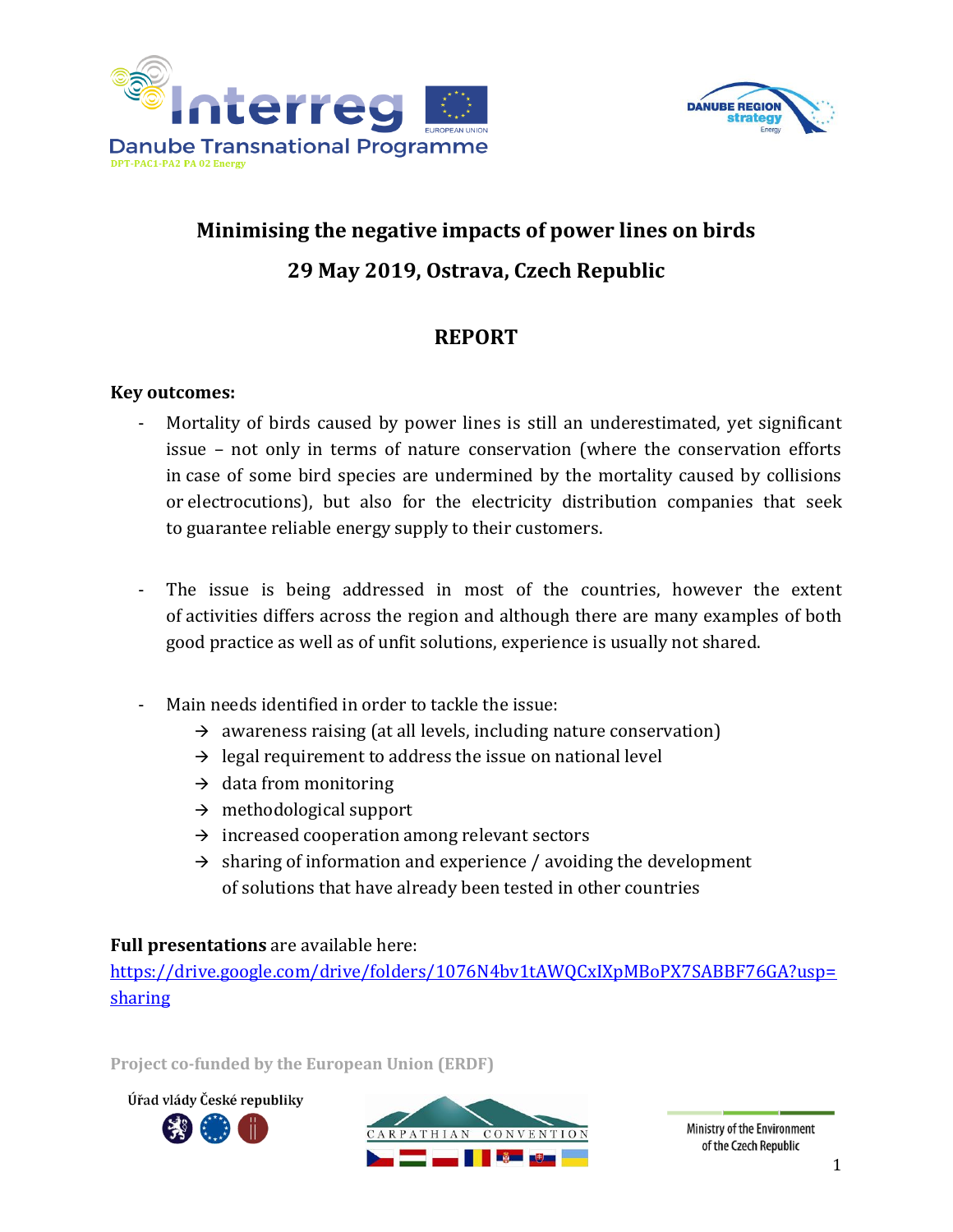



#### **Short summary of presentations:**

▪ **EU Strategy for the Danube Region, Priority Area 2 – Sustainable Energy** *(Klára Fedorucová, Office of the Government of the Czech Republic)*

Ms. Fedorucová introduced the Priority Area 2 of EUSDR, its agenda and activities. She mentioned some of the recent events, such as the SME seminar (Melk) or a conference on tourism and energy synergies (Sofia). PA 2 also commissions studies focusing for example on the topics of Smart Cities or Waste to Energy.

▪ **Carpathian Convention** *(Tamara Mitrofanenko, Secretariat of the Carpathian Convention)*

Ms. Mitrofanenko presented the Carpathian Convention as an important platform for international cooperation and joined initiatives aiming at preserving and sustainably developing the unique region of the Carpathians. She explained the structure and organisation of work within the Convention as well as relevant strategic documents and ongoing projects. She highlighted the importance of conservation and sustainable use of biodiversity.

▪ **Cooperation between the EUSDR and the Carpathian Convention** *(Eliška Rolfová, Ministry of the Environment of the Czech Republic)*

Following the previous presentations, Ms. Rolfová focused on the cooperation between both platforms, established with the aim to look for synergies, strengthen networks of stakeholders and join efforts. This long-term cooperation proves to be successful in addressing the needs of the Danube/Carpathian region.

▪ **Introducing the issue and the study on Protecting birds from power lines focusing on countries of Danube/Carpathian region** (*Marek Gális, Raptor Protection of Slovakia*)

As an introduction to the topic of negative impact of powerlines on birds, Ms. Gális presented a study which was commissioned to provide the background for the workshop.

**Project co-funded by the European Union (ERDF)**

Úřad vlády České republiky



Ministry of the Environment of the Czech Republic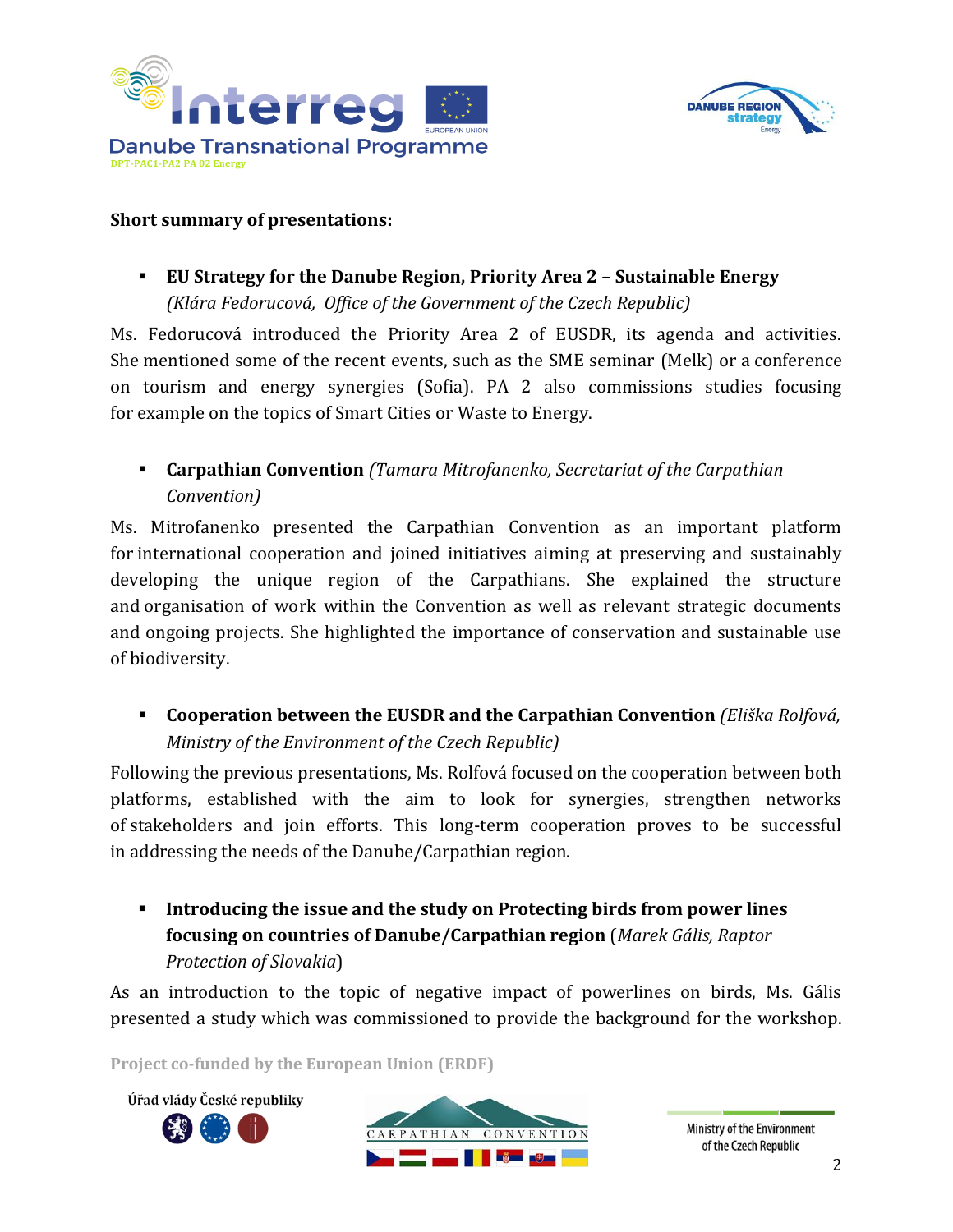



He explained the main risks of powerlines (collisions, electrocutions, loss of habitat quality), provided an overview of how the issue is being addressed in different countries of the region as well as examples of effective and non-effective solutions.

▪ **The CMS Energy Task Force and Minimizing the Impact of Powerlines on Migratory Birds** *(Tilman Schneider, Convention on Migratory Species)*

Mr. Schneider presented the Convention on Migratory Species and its TF focusing on avoiding and mitigating negative impacts of energy development on migratory species. Inter alia, this multi-stakeholder platform provides guidance and tools at the international and national level, showcases flagship projects, assesses progress or aims to reduce knowledge gaps.

▪ **Danube Free Sky Initiative** *(Georg Frank, DANUBEPARKS)*

Mr. Frank pointed out large rivers as highly critical areas in terms of collisions and described the activities of the Danube Protected Areas' initiative for bird conservation at powerlines along the Danube River, such as the Danube-wide inventory of power lines, pilot actions or policy work. He highlighted the need to raise awareness on the issue among all relevant actors and to link the policy and expert level.

## ▪ **LIFE ENERGY - Energy in the land - power lines and conservation of priority bird species in Natura 2000 sites** *(Marek Gális, Raptor Protection of Slovakia)*

Main goals of the project were to develop systematic approach on 22 kV and 110 kV power lines in 13 SPAs in Slovakia and a special methodology which would enable identification of most dangerous parts of power lines. As one of the results, some 77 km of crucial parts of power lines were evaluated for the whole country and diverters were installed there.

## ▪ **Avoiding electrocution of birds on medium-voltage power lines in Western Romania** *(Tamas Papp, Milvus Group)*

Mr. Papp presented the history of bird and power line interactions in Romania including relevant project cooperation, with special focus on project "Conservation of the European

**Project co-funded by the European Union (ERDF)**

Úřad vlády České republiky



Ministry of the Environment of the Czech Republic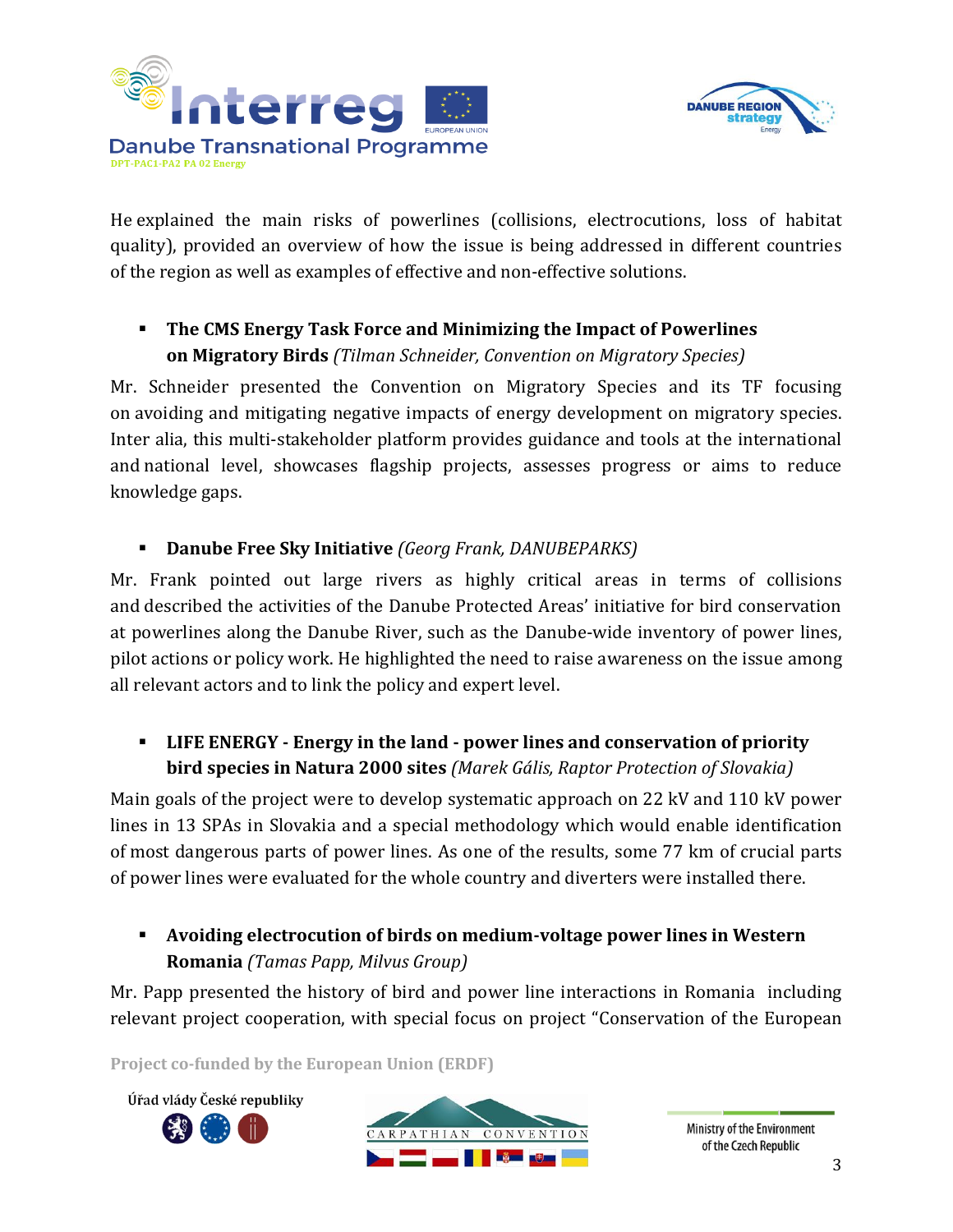



Roller (*Coracias garrulus*) in the Carpathian Basin". This project significantly helped to improve the quality of the isolation work in Romania thanks to successful cooperation between an electricity company and a nature conservation association and also to knowhow transfer from another country (Hungary).

▪ **Monitoring bird mortality on power lines in the Czech Republic and proposed solutions for protection of birds** *(Václav Hlaváč, Nature Conservation Agency of the Czech Republic)*

Mr. Hlaváč described the history of tackling the mortality of birds on power lines in the Czech Republic. One of the main achievements was an extensive monitoring project aiming at verification of mortality on particular constructions, development of new safe solutions and preparing guidelines and catalogue of suitable solutions.

### ▪ **Bird protection in E.ON distribution grid** *(Jan Volek, E.ON CZ)*

As explained by Mr. Volek, the obligation to implement technical measures for the protection of birds is set out in Czech Energy Law. National working group was established and methodological guidelines developed. Distribution system operators have committed to use only products approved by the Nature Conservation Agency. E.ON strategy to 2040 is to install only safe consoles / put the lines under the ground.

#### ▪ **Minimizing the negative impacts** *(Martón Bálint, Megawatt Engineering Ldt.)*

Presentation of Mr. Bálint focused on solutions for bird protection resulting from long-term research and development carried out in cooperation of electrical utility companies and bird protection associations in Hungary. Complete bird protection system (including bird friendly cross-arms, plastic covers, wing spacers or bird rests) proved to be successful in Hungary and is also exported to other European countries.

**Project co-funded by the European Union (ERDF)**





Ministry of the Environment of the Czech Republic